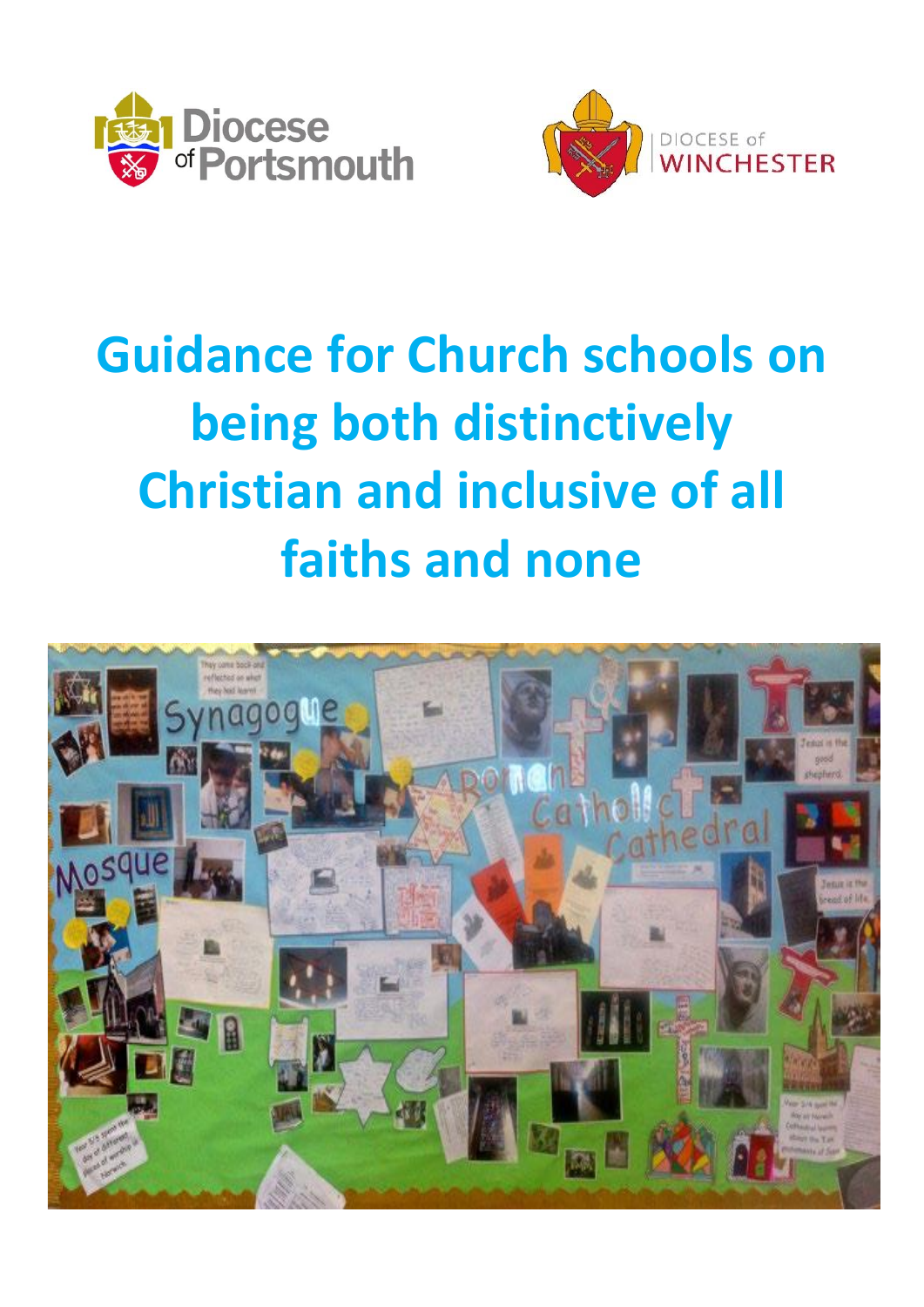### **Background**

In 1811 the National Society of the Church of England set out to establish schools for children of every parish in the country. The schools were to educate the poor of the parish, and not specifically for Christian children. However, from the outset schools were to be both 'distinctively Christian' and inclusive of all members of the community. The state introduced its own 'community' schools in 1870 and in 1944 there was full integration of Church and state education. Foundation governors were retained to ensure that links with the parish church and diocese remained.

#### In Voluntary Controlled

schools the local authority took control of the budget, the upkeep of the school building and the admissions policy. Foundation governors formed a minority of the governing body.

In Church Aided schools governors maintained the



finances and admissions and foundation governors formed the majority on the governing body. The same Act of Parliament enacted that all state schools were to include a daily act of collective worship and to teach Religious Education.

Church of England schools welcome everyone – Christian families and families of all faiths and none. They strive to be inclusive while not compromising their foundations. In some areas communities around a school may now predominantly comprise those of other faiths. Schools recognise that the inclusive nature of their school should ensure the best education for all children. The Christian ethos should not be as 'add on', but instead enhance the teaching of the National Curriculum. Christian beliefs and values should underpin the daily life of Church Schools. Pupils should be given a sound basis for making life choices. Pupils should leave a Church School having been offered the opportunity to experience and understand Christian beliefs and the Christian narrative.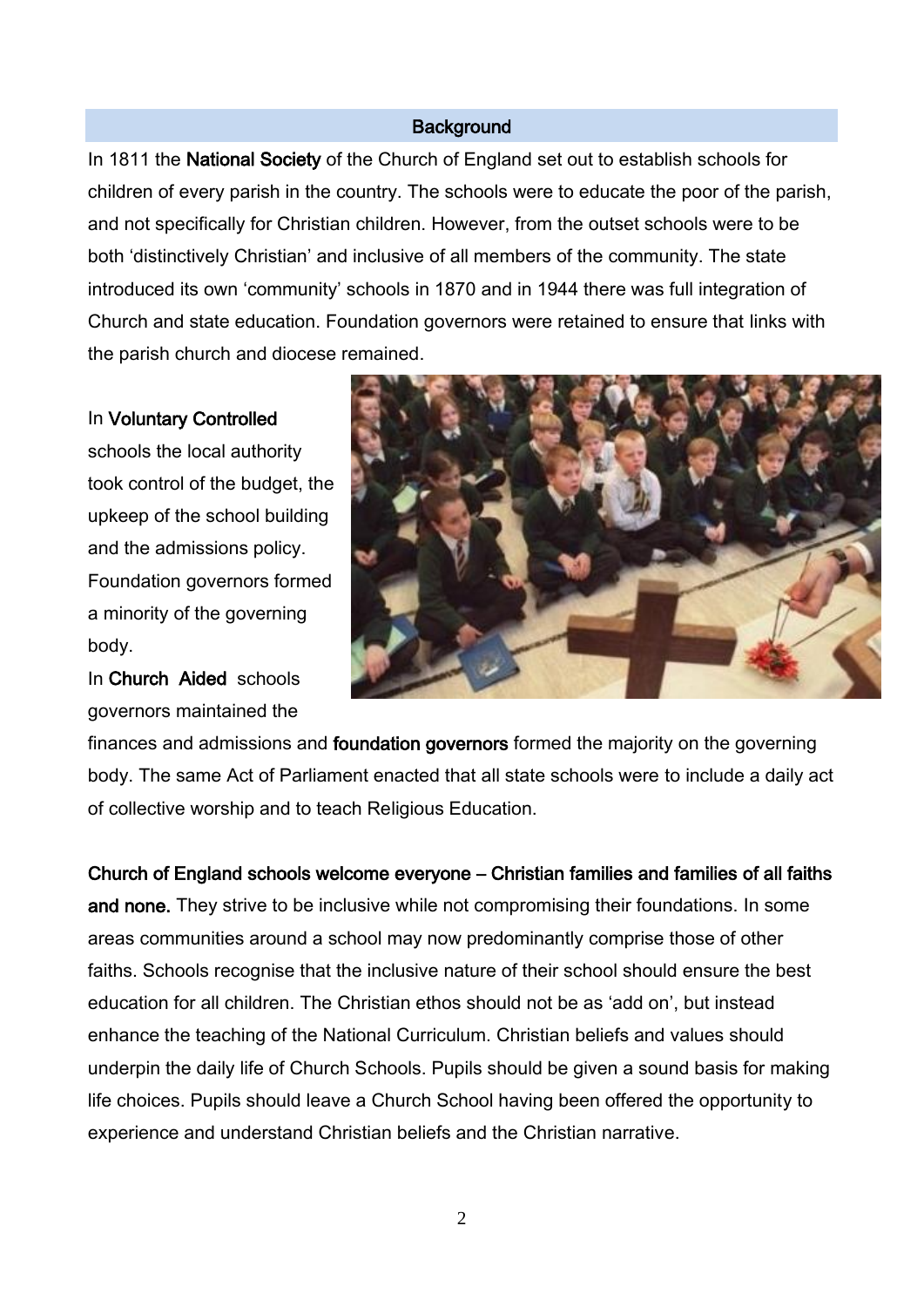## The School's Legal Position

The Christian foundations of a Church School are laid down in three legal documents:

- The Trust Deed
- The Designation of schools having a religious character order
- The instrument of government. The latter includes an ethos statement:

'Recognising its historic foundation, the school will preserve and develop its religious character in accordance with the principles of the Church at parish and diocesan level. The school aims to serve its community by providing education of the highest quality within the context of Christian belief and practice. It encourages an understanding of the meaning and significance of faith and promotes Christian values through the experience it offers all its pupils.'

A Church School remains as a Church School for its entire existence. On conversion to academy Church Schools retain their Church foundation. The importance of this foundation should be made clear on the school website, within policies and should be clearly explained to prospective parents. All interviews for employment at a Church School

must ensure that candidates are aware and supportive of the school's Christian status . Although foundation governors have a particular responsibility for Church School matters, all governors are leaders of a Church School, and should support this partnership from appointment as they seek to move the school forward in all areas, including as a Church School. The school's



leadership team should together formulate and drive a clear vision for the school which includes promoting the best possible education for the pupils, within the context of a distinctively Christian community. This is usually articulated in a mission statement that reflects the school's Christian ethos. It is best practice for a school to select a set of core Christian values to underpin the life of the school. Shared values are essential to promote respect and integrity in relationships. Values rooted in the Bible and the Christian narrative can empower children and give the school community a model to live by.

Church Schools have a role in nurturing those of Christian faith, and have a freedom to speak openly about their beliefs. For those of personal faith there are opportunities to model and share their own beliefs, while in no way imposing these on others. The impact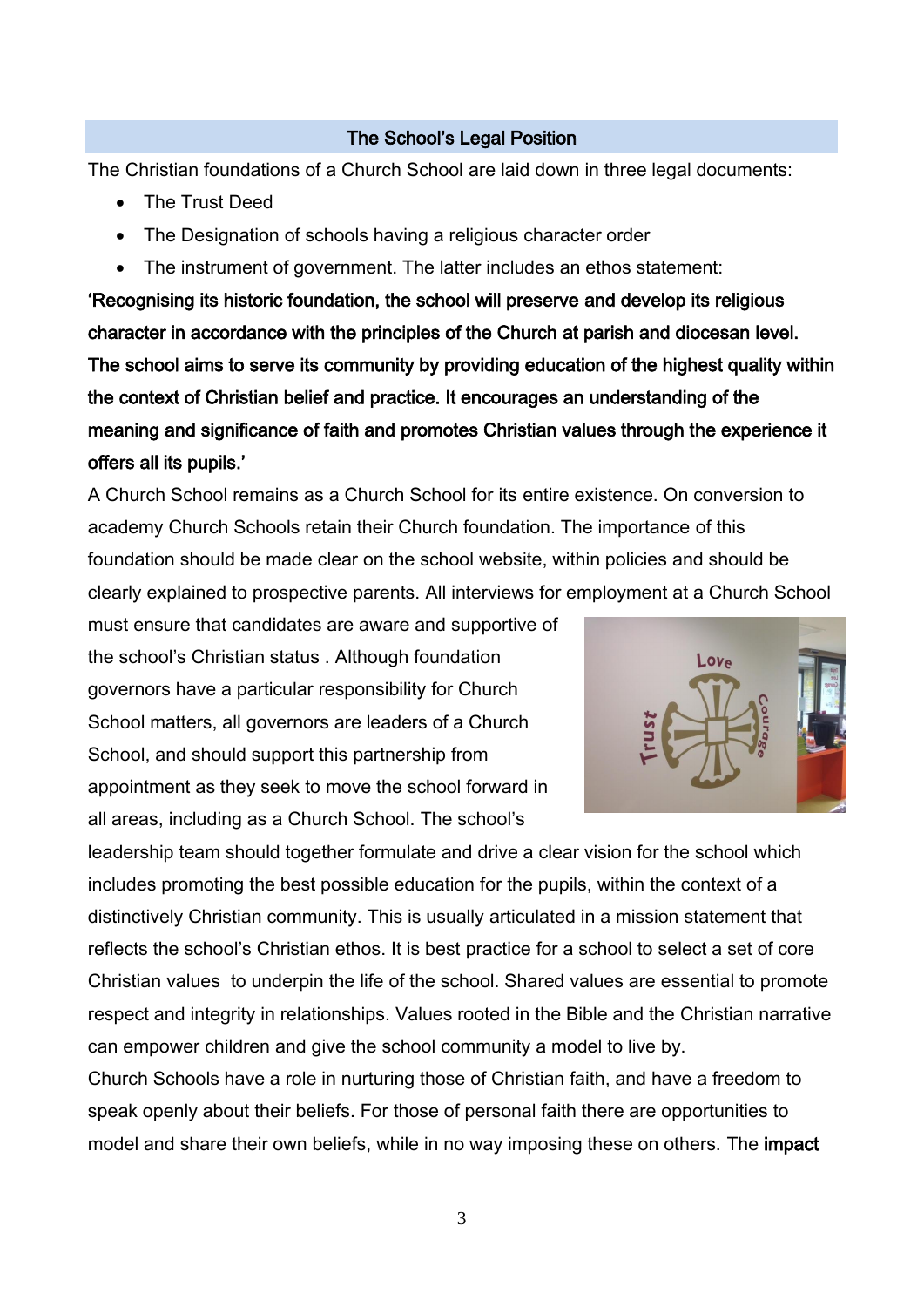and effectiveness of this distinctive Christian character is monitored through the Statutory Inspection of Anglican and Methodist Schools.

#### **Worship**

For all schools a time of 'assembly' is a legal requirement. In Church Schools this time should be spent in an act of **collective worship** 'in accordance with the Trust Deeds' – distinctively Christian, indeed Anglican, in its content. It should be marked as a special time when all children and members of staff have the opportunity to come together and celebrate the Christian character of the school by sharing prayer and reflection, engaging with Bible stories and songs, celebrating festivals and welcoming visitors from the local church and parish.

The values driven approach at Church Schools makes them popular with families of a variety of faiths. Church Schools respect the integrity of different faiths and life stances. Worship should be inclusive, engaging with its diversity as it builds positive relationships with families and local faith communities. The way in which worship reflects the foundation of the school



should be made clear to prospective and new parents. It is important that children and their families are reassured that their presence in collective worship is valued and that, by attending a Church School, children are expected to respect the rights of those for whom the faith is important.

Those leading collective worship use inclusive language. For example, 'You may like to pray or reflect with me' allows those present to adopt whatever stance they find helpful, be it another faith's prayer position or a reflective posture. It is important to encourage pupils to use prayer times for their own devotions or reflections to enable children to make a personal response. However it is important that children are taught that many people, including many Christians, find it helpful to close their eyes and keep their hands together. The school should also raise awareness of shared values and celebrate achievements which cross cultural and religious boundaries.

There may be particular times when worship is used to nurture those who profess the Christian faith. Participation in a service where bread and wine is shared should be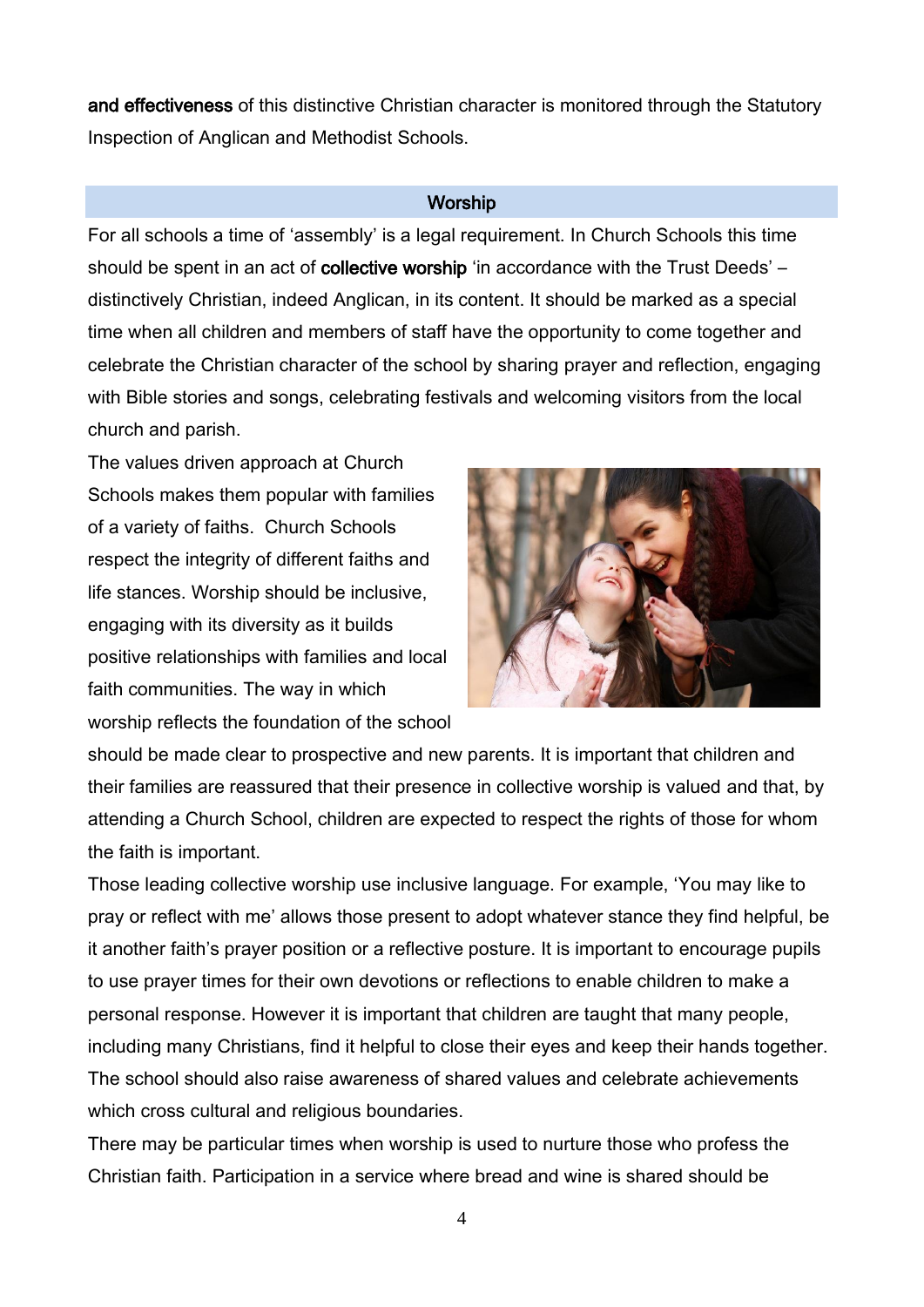discussed with parents and children beforehand. Christian clubs should be extra-curricular and open to all.

There is a legal right for parents to withdraw their child from worship (or sixth formers to withdraw themselves). This right was introduced in the 1944 Act in response to Jewish and Roman Catholic families who wished to retain their right to take their children out of the new state schools to receive religious instruction from their own priests or rabbis when a school of their faith group was not locally available. All parents have the right to withdraw their child from worship. Schools are strongly advised to discuss each case of potential withdrawal individually. Appropriate provision must be made for the child during the time of worship and parents informed of this.

#### School Life

Church Schools should declare their special status. The signage must state that the school is a Church of England school and opportunities should be taken to display the school's mission statement, vision, Christian values and links with the local church and parish. Planning across the curriculum should include regular opportunities for teachers to refer to the Christian values.

Within the school environment, areas should be set aside for quiet, reflection and prayer in order to nurture children's spiritual development. These areas may include opportunities to write or say prayers , read Bible stories or meditate. They should be open to all, regardless of faith. (See Guidelines for prayer and a separate advisory note on the facilitation on Muslim prayer available on the diocesan website.)

#### Religious Education

Religious Education (RE) is a compulsory subject at all state funded schools and academies. It provides opportunities for all pupils to explore possible answers to life's challenging questions, to ponder and formulate their own views and ideas, and to understand and respect some of the various religions and beliefs across the world. RE has an important role in teaching children to respect and understand the views of others. In Church Schools RE should allow children to develop their ability to connect, critically reflect upon, evaluate and apply their growing understanding of religion, belief and philosophy for themselves, the world and human experience. RE should be seen as a journey of discovery, with pupils acting as detectives looking at the many questions and explanations offered by people of different faiths and cultures and of none.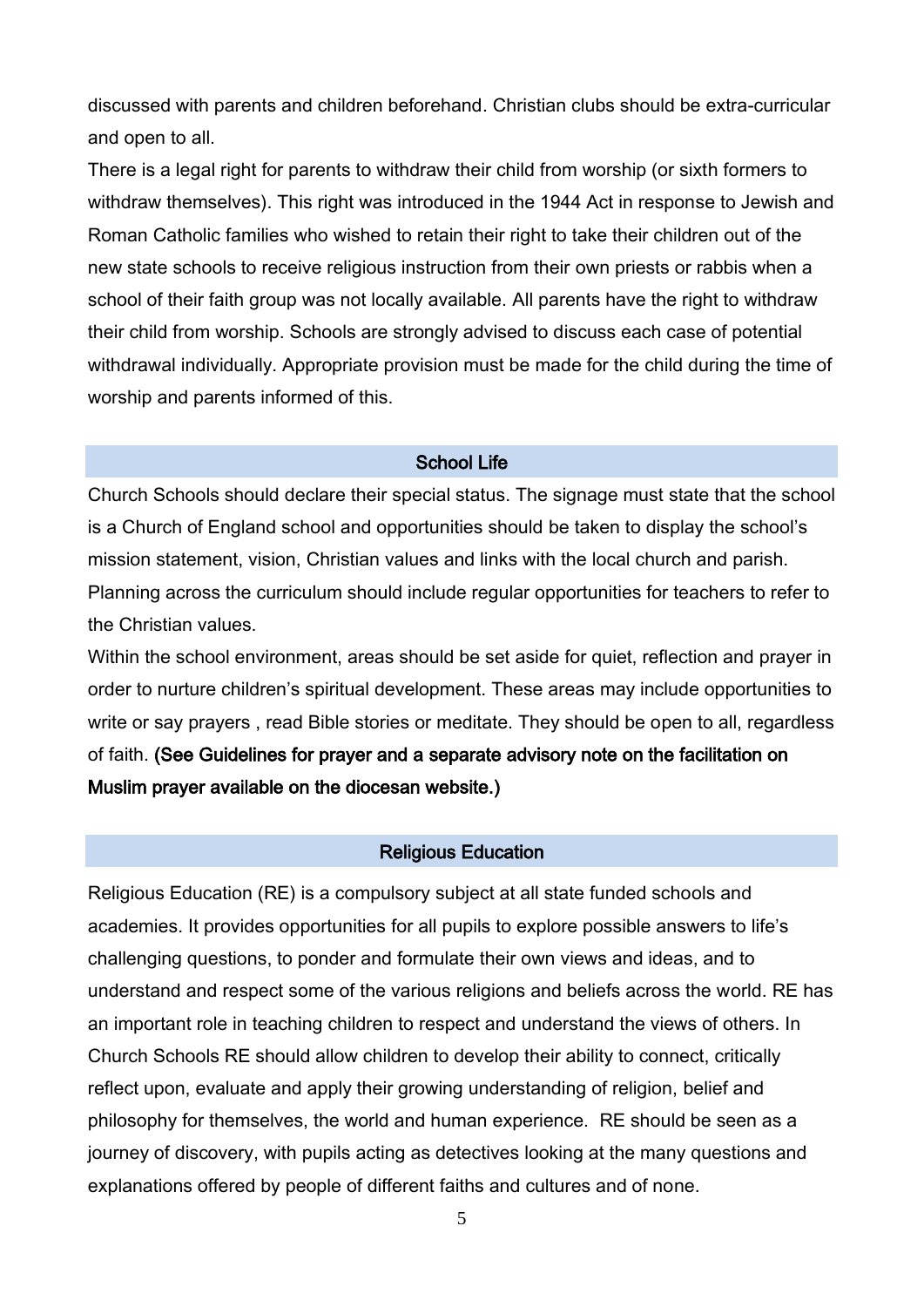For Church Schools the national Statement of Entitlement states that the teaching of Christianity should make up two thirds of the RE curriculum. Other faiths should be taught

in the remaining third. However it is important that each faith covered is taught in some depth to explore what its members believe and why. This promotes 'religious literacy' and guards against stereotyping ideas and misunderstanding. There should be an understanding of the concepts and narrative at the heart of each faith studied. The



curriculum should be spiral and revisit key areas with increasing depth. As children progress there should be more scope for them to compare and contrast different religions. However it is important to remember that every faith is diverse, and not all members of the same faith believe the same things about everything. It is important to use language such as 'Some Christians believe….' Or 'Most Jewish people believe….'. The recent resource Understanding Christianity models this well in the 'Creation and Science' unit for years five and six.

While the provision for withdrawal also extends to RE lessons, if taught well RE should be inclusive and challenging and further every child's understanding of the world. It should allow children to discuss their views and to respect the views of others.

## Church and Community Links

Links with the local church are a key foundation of all Church of England schools. Members of the parish, foundation governors and the vicar provide a link between the church and the school which is be meaningful and ongoing. This contact is additionally supported by links with the Diocese and with other Church Schools and academies working together to ensure the best for their pupils.

Schools should visit their church regularly for worship and RE work. The school should feel part of the church community as well as the local community. Being involved with intergenerational work, fundraising for charity and inviting the local community into school are all ways in which the school can model the Church of England's Vision For Education as contributing to The Common Good.

## Conclusion

The Christian character of a Church of England school should have an positive impact on the local community. This is monitored by SIAMs inspections because it is recognised as